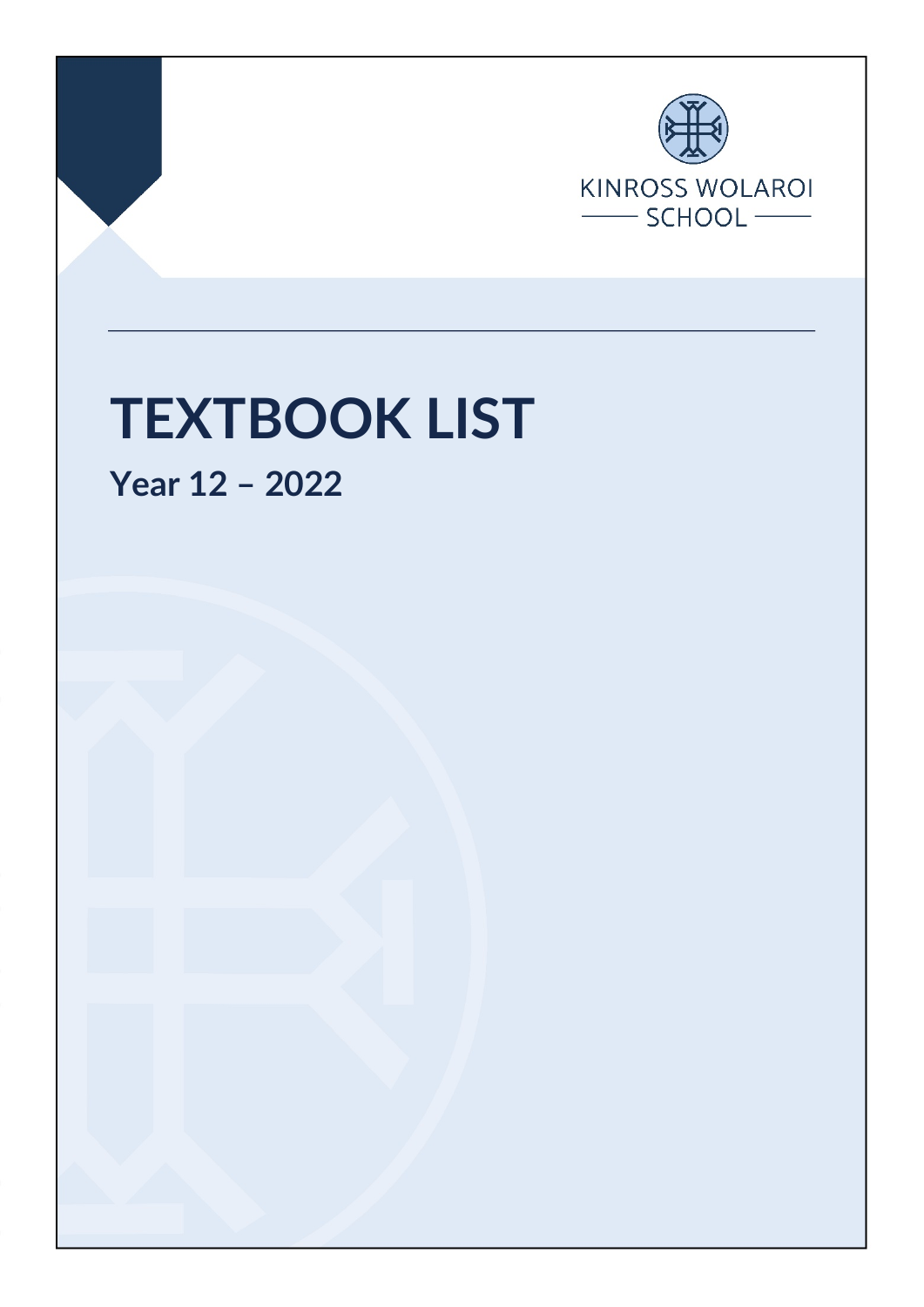## **KINROSS WOLAROI SCHOOL**

YEAR 12 – 2022 TEXTBOOK LIST

|  | - - -<br>$\epsilon$<br>ำN<br> |
|--|-------------------------------|
|--|-------------------------------|

| <b>AGRICULTURE</b>                                                    |             |               |
|-----------------------------------------------------------------------|-------------|---------------|
| Dynamic Agriculture NSW Years 11-12 (3E)<br>Retain from previous year | Brown et al | 9780170265560 |

| <b>BIOLOGY</b>                                   |                |               |
|--------------------------------------------------|----------------|---------------|
| Biology in Focus NSW Yr12 (Print & Digital) (2E) | Chidrawi et al | 9780170408851 |

| <b>BUSINESS STUDIES</b>                                                             |                |               |
|-------------------------------------------------------------------------------------|----------------|---------------|
| HSC Business Studies in Action (Print/LearnON/StudyOn) (7E)<br>New edition for 2022 | Chapman        | 9780730393924 |
| McDonald's Business Case Study 2022<br>(Optional resource; recommended)             | Williams et al | 9780645130218 |

| <b>CAFS</b>                                                                                            |               |               |
|--------------------------------------------------------------------------------------------------------|---------------|---------------|
| Checkpoints NSW Community & Family Studies Yr12<br>(2022-2023) New edition for 2022                    | Bell & Rayner | 9781009093521 |
| Nelson Community & Family Studies Preliminary & HSC (2E)<br>Retain from previous year - Mandatory Text | Beattie et al | 9780170347990 |

| <b>CHEMISTRY</b>               |             |               |
|--------------------------------|-------------|---------------|
| Pearson Chemistry NSW 12 SB/EB | Ellis et al | 9781488619281 |

| <b>DESIGN AND TECHNOLOGY</b>                                   |              |               |
|----------------------------------------------------------------|--------------|---------------|
| Cambridge NSW Design & Technology Stg 6 (Print & Digital) (2E) | Wesley et al | 9781108869300 |

| <b>DRAMA</b>                                           |                 |               |
|--------------------------------------------------------|-----------------|---------------|
| Parramatta Girls and Eyes to the Floor (Currency Play) | Alana Valentine | 9781925005165 |
| Beyond the Neck (Playlab Play)                         | Tom Holloway    | 9780908156924 |
| Neighbourhood Watch (Currency Play)                    | Lally Katz      | 9781925005141 |
| Life Without Me (Currency Play)                        | Daniel Keene    | 9780868198927 |

| <b>EARTH AND ENVIRONMENTAL SCIENCE</b>                    |              |               |
|-----------------------------------------------------------|--------------|---------------|
| Earth & Environmental Sci in Focus NSW $Yr12$ (Print&Dig) | Huxley et al | 9780170438896 |

| <b>ECONOMICS</b>                                                             |             |               |
|------------------------------------------------------------------------------|-------------|---------------|
| Australia in the Global Economy HSC 2022 (SB/WkB/EB)<br>New Edition for 2022 | Dixon et al | 9780655780731 |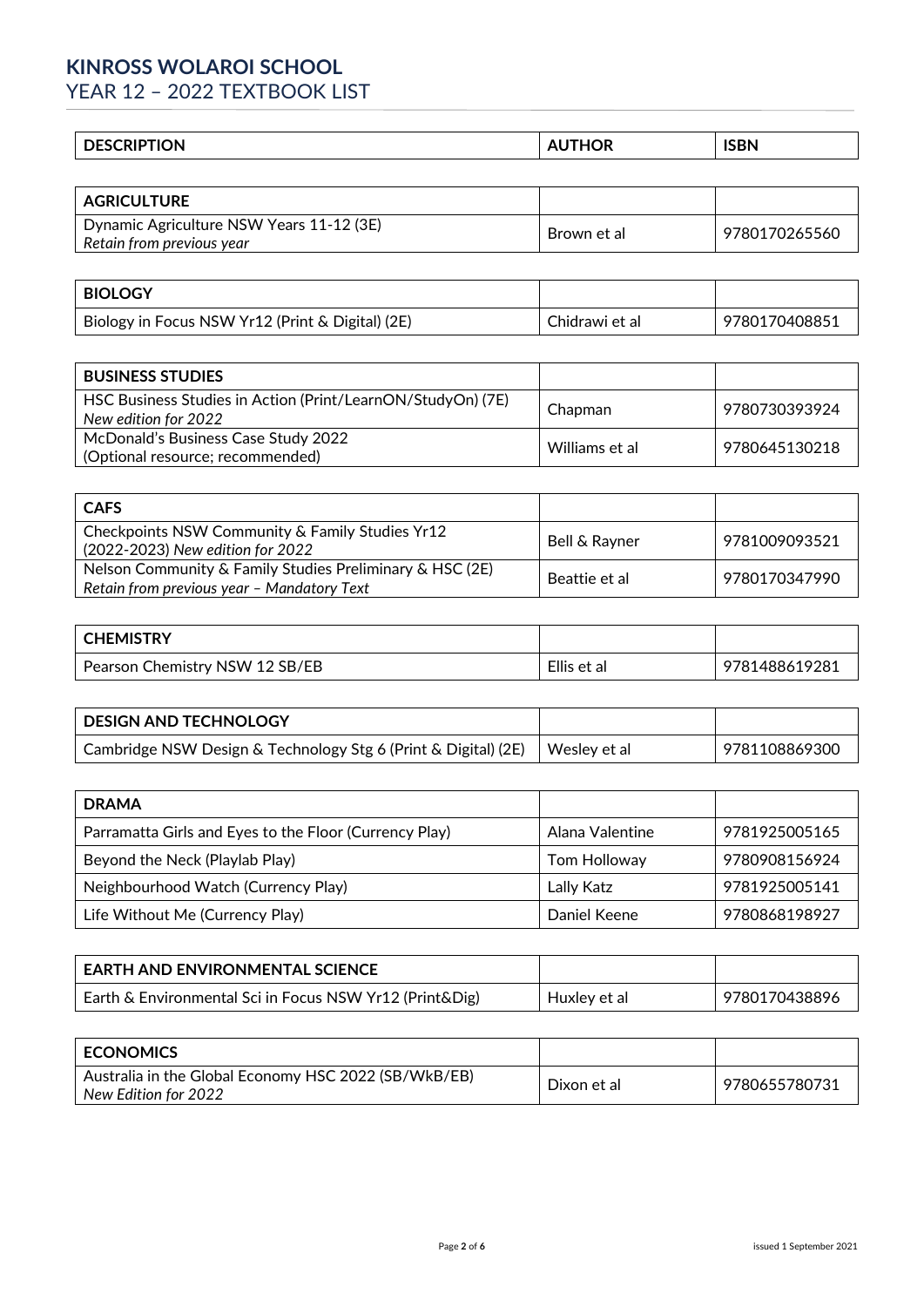## **KINROSS WOLAROI SCHOOL** YEAR 12 – 2022 TEXTBOOK LIST

| ΙUΝ<br>וע<br>. | Œ | ICRN<br>----- |
|----------------|---|---------------|
|                |   |               |

| <b>ENGLISH - ADVANCED</b>                            |                      |               |
|------------------------------------------------------|----------------------|---------------|
| Hag-Seed (Vintage Arrow)                             | Margaret Atwood      | 9780099594024 |
| The Tempest (Cambridge School Shakespeare) (3E)      | Gibson (Ed)          | 9781107615533 |
| T.S. Eliot: Selected Poems (Faber edn)               | T.S. Eliot           | 9780571057061 |
| Crucible: Play in Four Acts (Penguin Modern Classic) | <b>Arthur Miller</b> | 9780141182551 |

| <b>ENGLISH - EXTENSION 1</b>                               |                |               |
|------------------------------------------------------------|----------------|---------------|
| The White Tiger (Atlantic Books)                           | Aravind Adiga  | 9781848878082 |
| Secret River (Currency Play) (Adaptation by Andrew Bovell) | Kate Grenville | 9781925005004 |

| <b>ENGLISH - STANDARD</b>                                                     |                  |               |
|-------------------------------------------------------------------------------|------------------|---------------|
| Contemporary Indigenous Plays (Rainbows End/Black Medea etc)   Harrison et al |                  | 9780868197951 |
| Henry Lawson Short Stories (Penguin Classics)                                 | Henry Lawson     | 9780143180128 |
| The Truman Show (DVD) (No Returns)                                            | Peter Weir (Dir) | 9317731147104 |

| <b>ENGLISH - STUDIES</b>                                                      |               |
|-------------------------------------------------------------------------------|---------------|
| Contemporary Indigenous Plays (Rainbows End/Black Medea etc)   Harrison et al | 9780868197951 |

| <b>FRENCH</b>                                                   |               |               |
|-----------------------------------------------------------------|---------------|---------------|
| Pearson Quoi de Neuf? Senior SB/EB<br>Retain from previous year | Gassman et al | 9781488625893 |
| Schaum's Outline of French Grammar (7E)                         | Crocker       | 9781260120950 |

| FRENCH CLASS 12 FR5 (Students from Yr11 class Fr5 in 2021)                                                              |         |               |
|-------------------------------------------------------------------------------------------------------------------------|---------|---------------|
| Schaum's Outline of French Grammar (7E)<br>Students are to purchase this Grammar workbook to use throughout<br>the year | Crocker | 9781260120950 |

| <b>GEOGRAPHY</b>                               |               |               |
|------------------------------------------------|---------------|---------------|
| Global Interactions Yr12 NSW (SB/Digital) (3E) | Kleeman et al | 9781488620928 |

| HISTORY - ANCIENT |  |
|-------------------|--|
| No text required  |  |

| <b>HISTORY - EXTENSION</b> |  |
|----------------------------|--|
| No text required           |  |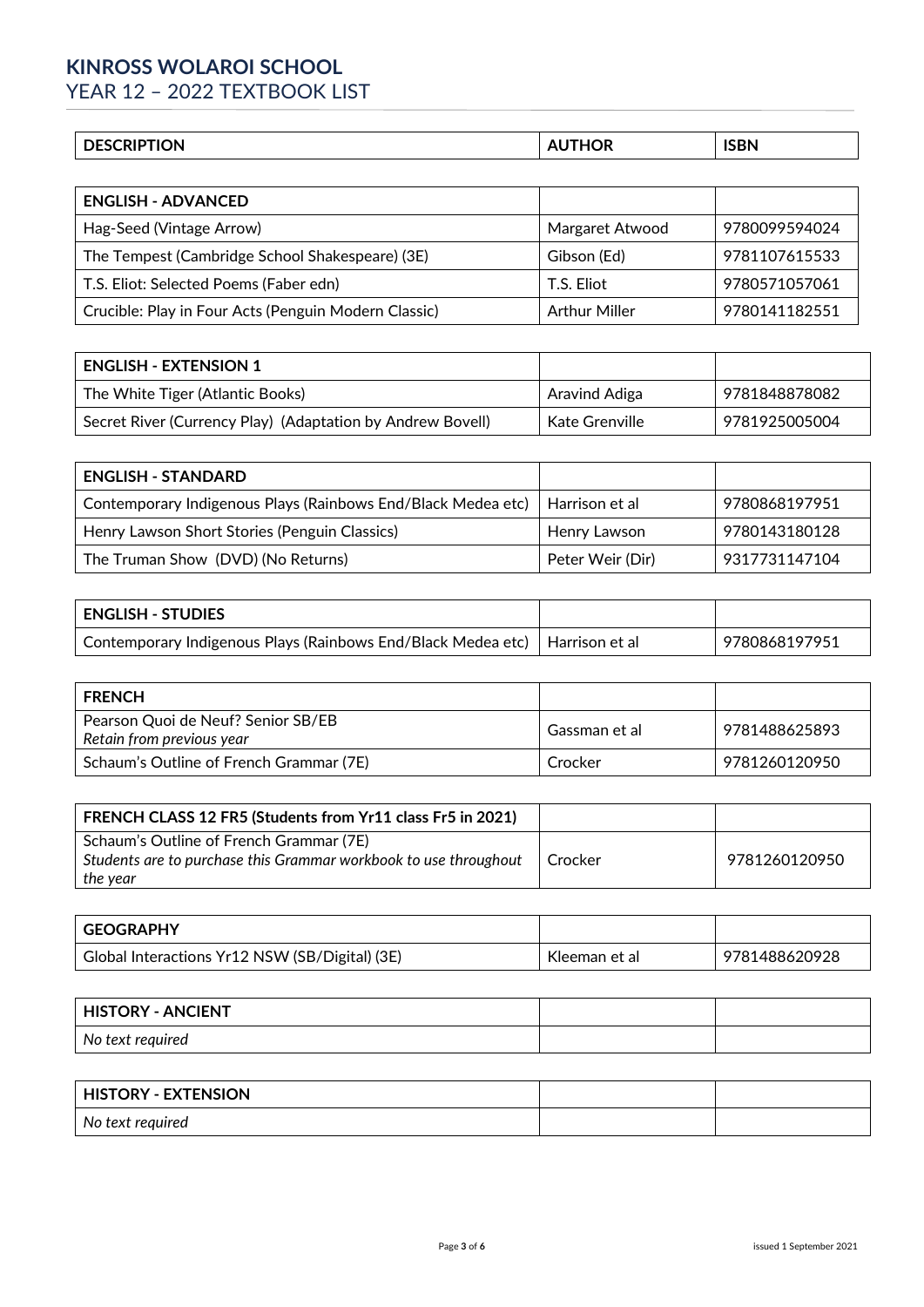## **KINROSS WOLAROI SCHOOL** YEAR 12 – 2022 TEXTBOOK LIST

| эN | ^<br>. н. | <b>ISBN</b> |
|----|-----------|-------------|

| <b>HISTORY - MODERN</b>                                       |              |               |
|---------------------------------------------------------------|--------------|---------------|
| Key Features Modern History 2 NSW Yr12 (Print & Digital) (5E) | Howitt et al | 9780190311896 |
|                                                               |              |               |
| <b>HOSPITALITY</b>                                            |              |               |
| Nelson HSC Hospitality in Focus (Print & Digital)             | Weihen etal  | 9780170400268 |
| Retain from previous year                                     |              |               |

| <b>INDUSTRIAL TECHNOLOGY - METAL</b>                                  |              |               |
|-----------------------------------------------------------------------|--------------|---------------|
| Engineering Industry Study Textbook (5E)<br>Retain from previous year | <b>Baker</b> | 9780947225490 |
| All Engineering Workbooks 1 to 4 retained from previous year          |              |               |
| Engineering Workbook 1 (5E) (retain from previous year)               | <b>Baker</b> | 9780947225551 |
| Engineering Workbook 2 (5E) (retain from previous year)               | <b>Baker</b> | 9780947225568 |
| Engineering Workbook 3 (5E) (retain from previous year)               | <b>Baker</b> | 9780947225575 |
| Engineering Workbook 4 (5E) (retain from previous year)               | <b>Baker</b> | 9780947225582 |

| INDUSTRIAL TECHNOLOGY - WOOD |               |               |
|------------------------------|---------------|---------------|
| No text required             | Jackson & Day | 9780007164424 |

| <b>LEGAL STUDIES</b>                                         |               |               |
|--------------------------------------------------------------|---------------|---------------|
| Cambridge NSW Legal Studies Stg6 Yr12 (Print & Digital) (5E) | Milgate et al | 9781108862820 |

| <b>MATHEMATICS - ADVANCED</b>                       |              |               |
|-----------------------------------------------------|--------------|---------------|
| Cambridge NSW Maths Advanced Yr12 (Print & Digital) | Pender et al | 9781108766265 |

| <b>MATHEMATICS - EXTENSION 1</b>                                                                                |                   |               |
|-----------------------------------------------------------------------------------------------------------------|-------------------|---------------|
| The Extension 1 book includes the Advanced course.<br>DO NOT purchase the Year 12 Advanced Mathematics textbook |                   |               |
| Cambridge NSW Maths Extension 1 Yr12 (Print & Digital)                                                          | Pender et al      | 9781108766302 |
|                                                                                                                 |                   |               |
| <b>MATHEMATICS - EXTENSION 2</b>                                                                                |                   |               |
| New Senior Maths Ext 2 Yr12 SB/EB/Worked solutions (3E)                                                         | Fitzpatrick et al | 9781488666001 |
|                                                                                                                 |                   |               |
| <b>MATHEMATICS - STANDARD</b>                                                                                   |                   |               |
| Cambridge NSW Mathematics Standard 2 Year 12<br>(Print & Digital)                                               | <b>GK Powers</b>  | 9781108448079 |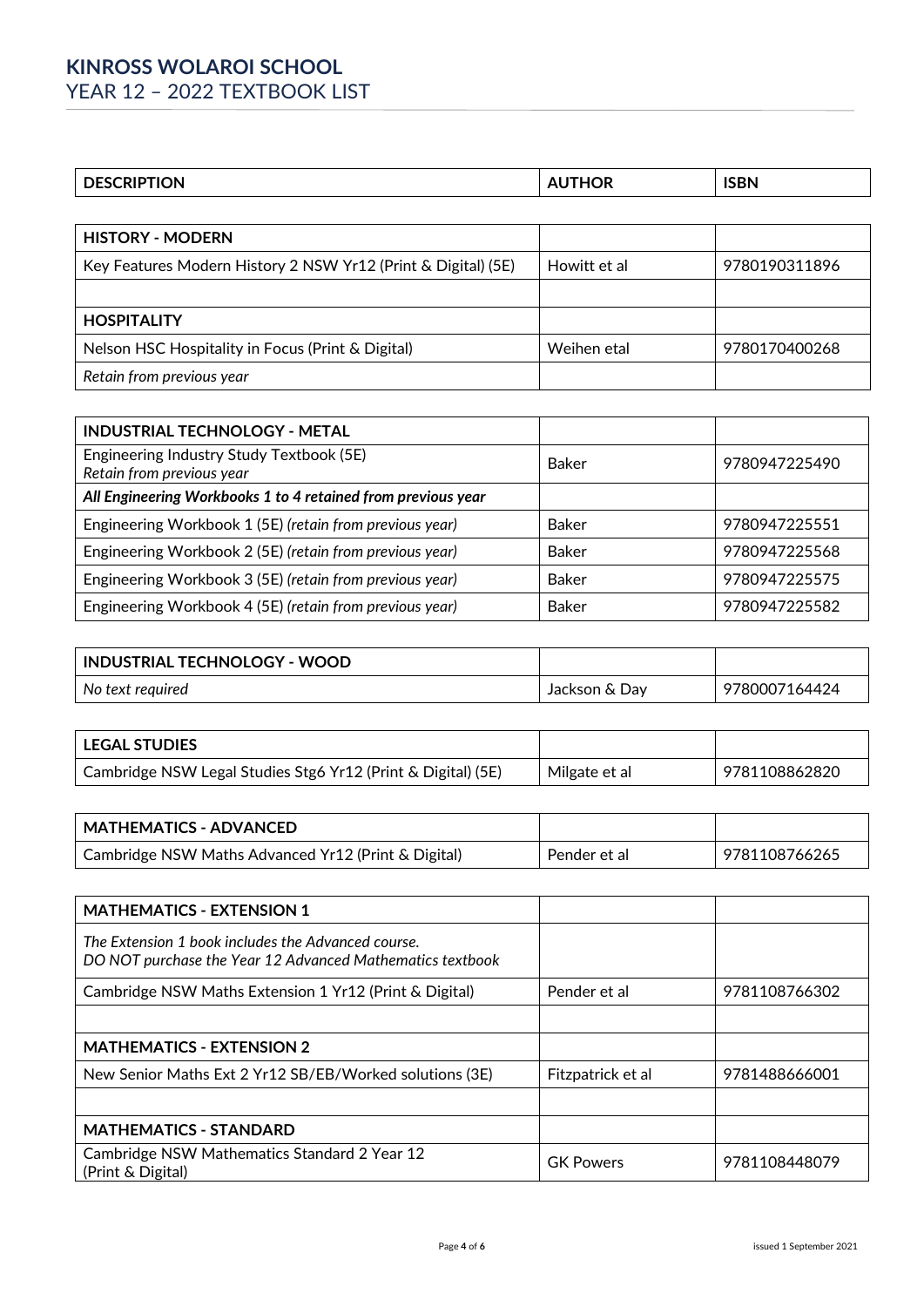| .<br>эN | $- - -$ |
|---------|---------|
|         |         |

| <b>MUSIC 1</b>                                                     |                 |               |
|--------------------------------------------------------------------|-----------------|---------------|
| Only purchase this textbook if you DID NOT purchase it in Year 11. |                 |               |
| Musical Elements & Concepts: Aural Skills (Student Bk & eBk)       | Helene Galettis | 9780648118244 |

| <b>MUSIC 2</b>   |  |
|------------------|--|
| No text required |  |

| <b>PDHPE</b>                                                                       |                  |               |
|------------------------------------------------------------------------------------|------------------|---------------|
| Outcomes NSW 2 HSC Print/eBookPLUS/StudyON (6E)<br>(Mandatory Text)                | Ruskin           | 9780730365525 |
| Checkpoints NSW PDHPE Year 12 (2022-2023)<br>(Mandatory Text) New edition for 2022 | Hawgood & Ponsen | 9781009093705 |

| <b>PHYSICS</b>                     |               |               |
|------------------------------------|---------------|---------------|
| Pearson NSW Physics 12 NSW (SB/EB) | Stanger et al | 9781488619304 |

| <b>PRIMARY INDUSTRIES</b> |  |
|---------------------------|--|
| No text required          |  |

| SOFTWARE DESIGN & DEVELOPMENT           |              |               |
|-----------------------------------------|--------------|---------------|
| Software Design & Dev HSC Textbook (2E) | Samuel Davis | 9780980874921 |

| <b>STUDIES OF RELIGION I</b>                              |                 |               |
|-----------------------------------------------------------|-----------------|---------------|
| Cambridge Studies of Religion Stg 6 (Print & Digital (4E) | Hartney & Noble | 9781108872874 |
| Retain from Year 11                                       |                 |               |

| <b>STUDIES OF RELIGION II</b>                                   |                 |               |
|-----------------------------------------------------------------|-----------------|---------------|
| Cambridge Studies of Religion Stg 6 (Print & Digital (4E)       | Hartney & Noble | 9781108872874 |
| Retain from Year 11 OR purchase ONLY if you did NOT in Year 11. |                 |               |

| l TEXTILES & DESIGN                                          |                 |               |
|--------------------------------------------------------------|-----------------|---------------|
| Nelson Textiles & Design (Prelim/HSC) (Print & Digital) (2E) | Castle & Peters | 9780170210713 |
| Retain from Year 11                                          |                 |               |

| <b>VISUAL ARTS</b> |  |
|--------------------|--|
| No text required   |  |